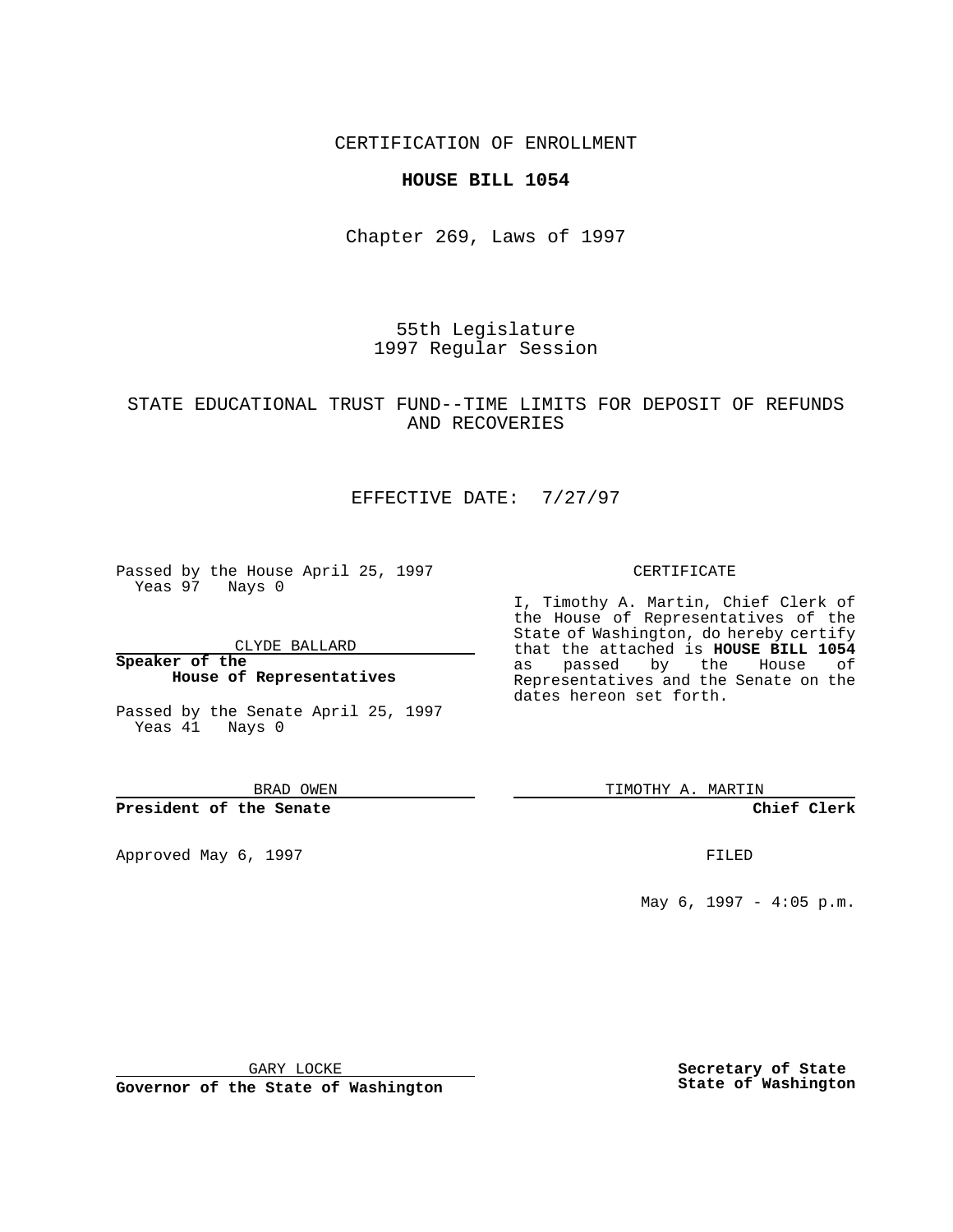# **HOUSE BILL 1054** \_\_\_\_\_\_\_\_\_\_\_\_\_\_\_\_\_\_\_\_\_\_\_\_\_\_\_\_\_\_\_\_\_\_\_\_\_\_\_\_\_\_\_\_\_\_\_

\_\_\_\_\_\_\_\_\_\_\_\_\_\_\_\_\_\_\_\_\_\_\_\_\_\_\_\_\_\_\_\_\_\_\_\_\_\_\_\_\_\_\_\_\_\_\_

Passed Legislature - 1997 Regular Session

AS RECOMMENDED BY THE CONFERENCE COMMITTEE

## **State of Washington 55th Legislature 1997 Regular Session**

**By** Representatives Dunn, Carlson, Mason and Mielke; by request of Higher Education Coordinating Board

Read first time 01/13/97. Referred to Committee on Higher Education.

 AN ACT Relating to the state educational trust fund; and amending RCW 28B.10.821.

BE IT ENACTED BY THE LEGISLATURE OF THE STATE OF WASHINGTON:

 **Sec. 1.** RCW 28B.10.821 and 1996 c 107 s 1 are each amended to read as follows:

 The state educational trust fund is hereby established in the state treasury. The primary purpose of the trust is to pledge state-wide available college student assistance to needy or disadvantaged students, especially middle and high school youth, considered at-risk of dropping out of secondary education who participate in board- approved early awareness and outreach programs and who enter any accredited Washington institution of postsecondary education within two years of high school graduation.

 The board shall deposit refunds and recoveries of student financial 15 aid funds expended in prior ((biennia)) fiscal periods in such account. The board may also deposit moneys that have been contributed from other state, federal, or private sources.

 Expenditures from the fund shall be for financial aid to needy or disadvantaged students. The board may annually expend such sums from